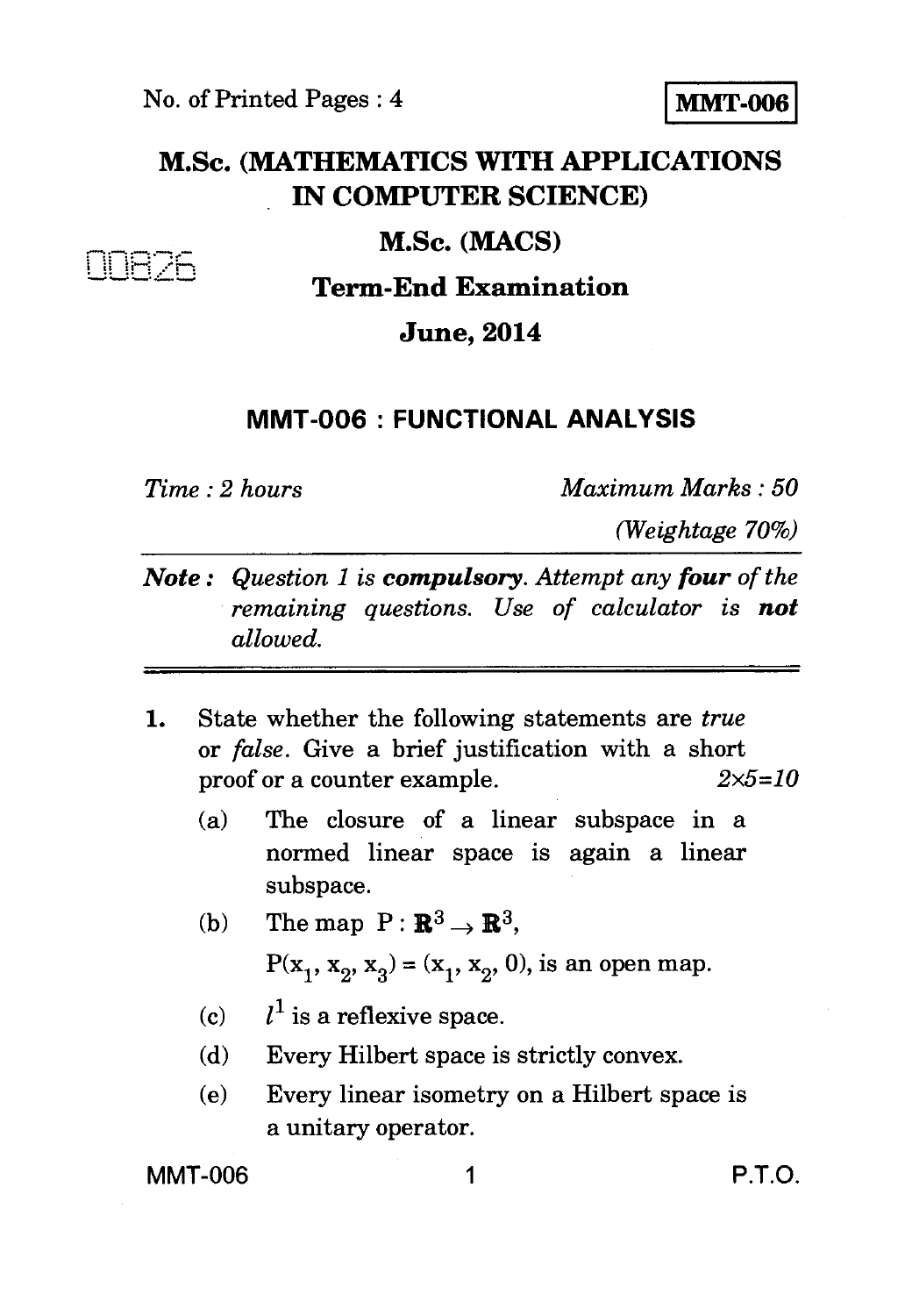- **2.** (a) Let  $\|\cdot\|_1$  and  $\|\cdot\|_2$  be norms on a linear space X such that for some  $r > 0$  $||x||_2 \le r ||x||_1$  for all  $x \in X$ . Then show that  $B_1(0, 1) \subset B_2(0, r)$  where  $B_1(0, 1)$  and  $B_2(0, r)$  respectively denote the open balls of radius 1 and r with centre at 0. Deduce the condition for the equivalence of  $\|\cdot\|$ , and  $\|\cdot\|_2$ . 4
	- (b) Let S be a subset of a Hilbert space H. Show that  $S^{\perp} = S^{\perp \perp \perp}$ . 3
	- (c) Define A :  $\mathbb{C}^3 \to \mathbb{C}^3$  by A(z<sub>1</sub>, z<sub>2</sub>, z<sub>3</sub>) =  $(\alpha_1 z_1, \alpha_2 z_2, \alpha_3 z_3), \alpha_i \in \mathbb{C}$ . When is A a positive operator ? *3*
- **3.** (a) Let X be a normed linear space and M be a closed linear subspace of X. Let  $x_0 \in X$  be such that  $x_0 \notin M$  and  $r = d(x_0, M)$ . Show that there is a bounded linear functional f on X such that  $f(x_0) = 1$ ,  $f(y) = 0$  for all  $y \in M$  and  $\| f \| = \frac{1}{r}$ . 4
	- (b) Let X be a normed space and Y be a Banach space.
		- (i) Define the operator norm on the linear space B(X, Y).
		- (ii) Show that  $B(X, Y)$  is complete under this norm.
		- (iii) Use the result in (ii) to show that the dual space of every normed space is a Banach space. *6*

**MMT-006** 2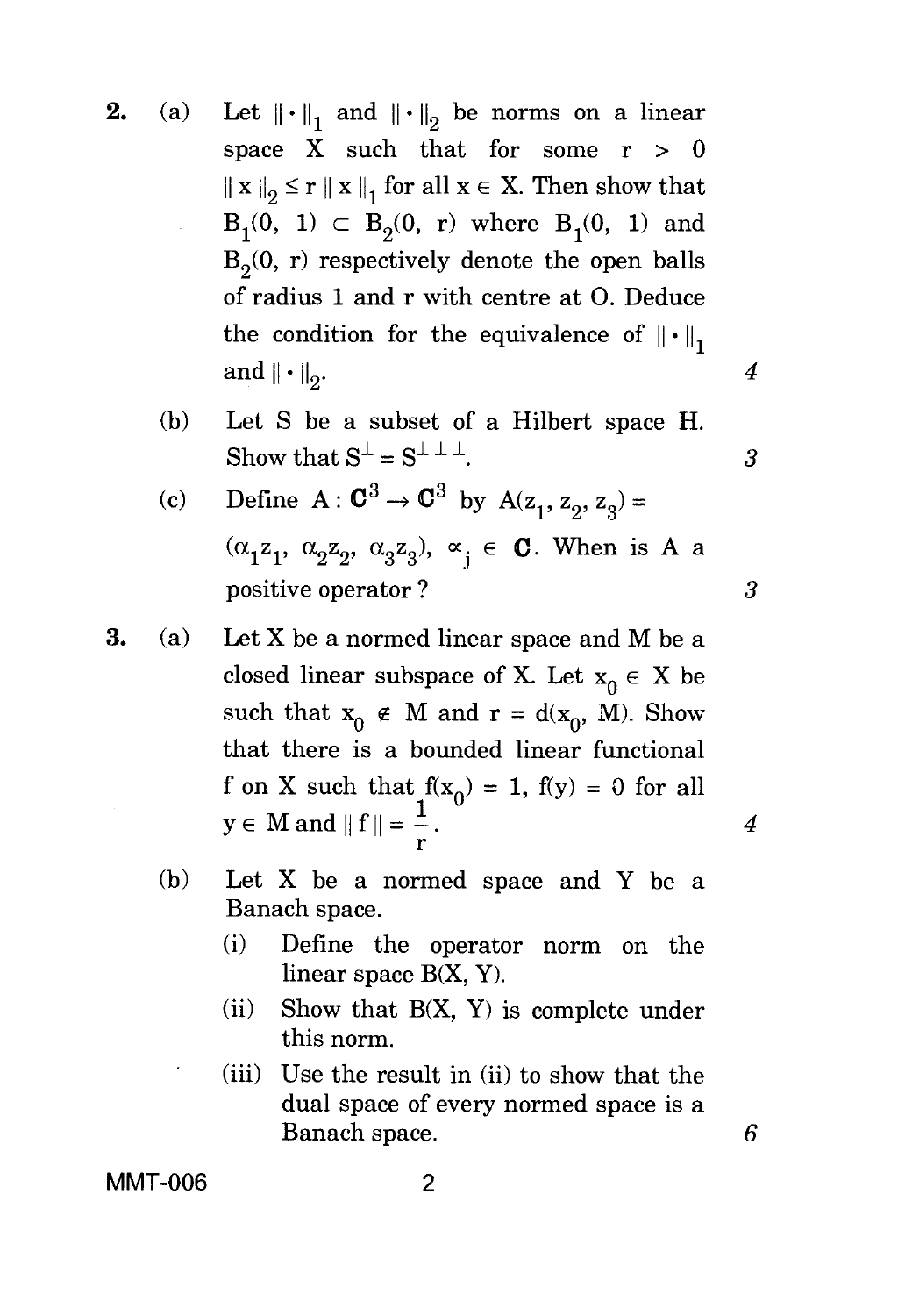- **4.** (a) Let X be a Banach space and Y be a normed space and  $\mathscr A$  be a subset of BL(X, Y) such that for every  $x \in X$ , there exists a positive real number  $k_{r}$  such that  $\|F(x)\| \leq k_{x} \forall F \in \mathcal{K}$  Then show that  $\sup \{\Vert F \Vert : F \in \mathscr{A}\}\lt\infty.$  4
	- (b) Let M, N be closed linear subspaces of a Hilbert space H. If  $M \perp N$ , prove that M + N is closed. *3*
	- (c) Let  $A: l_2 \to l_2$  be defined by  $A(x_1, x_2, ...) = (0, 0, x_3, x_4, ...)$ . Prove that A is self-adjoint, positive. Also find  $\sqrt{A}$ . 3

5. (a) Prove that the dual of 
$$
(\mathbb{R}^2, \| \cdot \|_1)
$$
 is  
isometrically isomorphic to  $(\mathbb{R}^2, \| \cdot \|_{\infty})$ . 5

- (b) If  $\{e_n\}$  is an orthonormal sequence in a Hilbert space H and if A is a compact operator on H, show that  $Ae_n \to 0$ . 3
- (c) Let  $X = C[0, 1]$ . Find a bounded linear operator T on X whose spectrum  $\sigma(T)$  is [2, *3] . 2*

6. (a) Let 
$$
a_1, a_2 \in \mathbb{R}
$$
. For  $x = (x_1, x_2) \in \mathbb{R}^2$ , let  $||x|| = |a_1x_1| + |a_2x_2|$ . Is this always a norm on  $\mathbb{R}^2$ ? Justify your answer.

**MMT-006 3 P.T.O.**